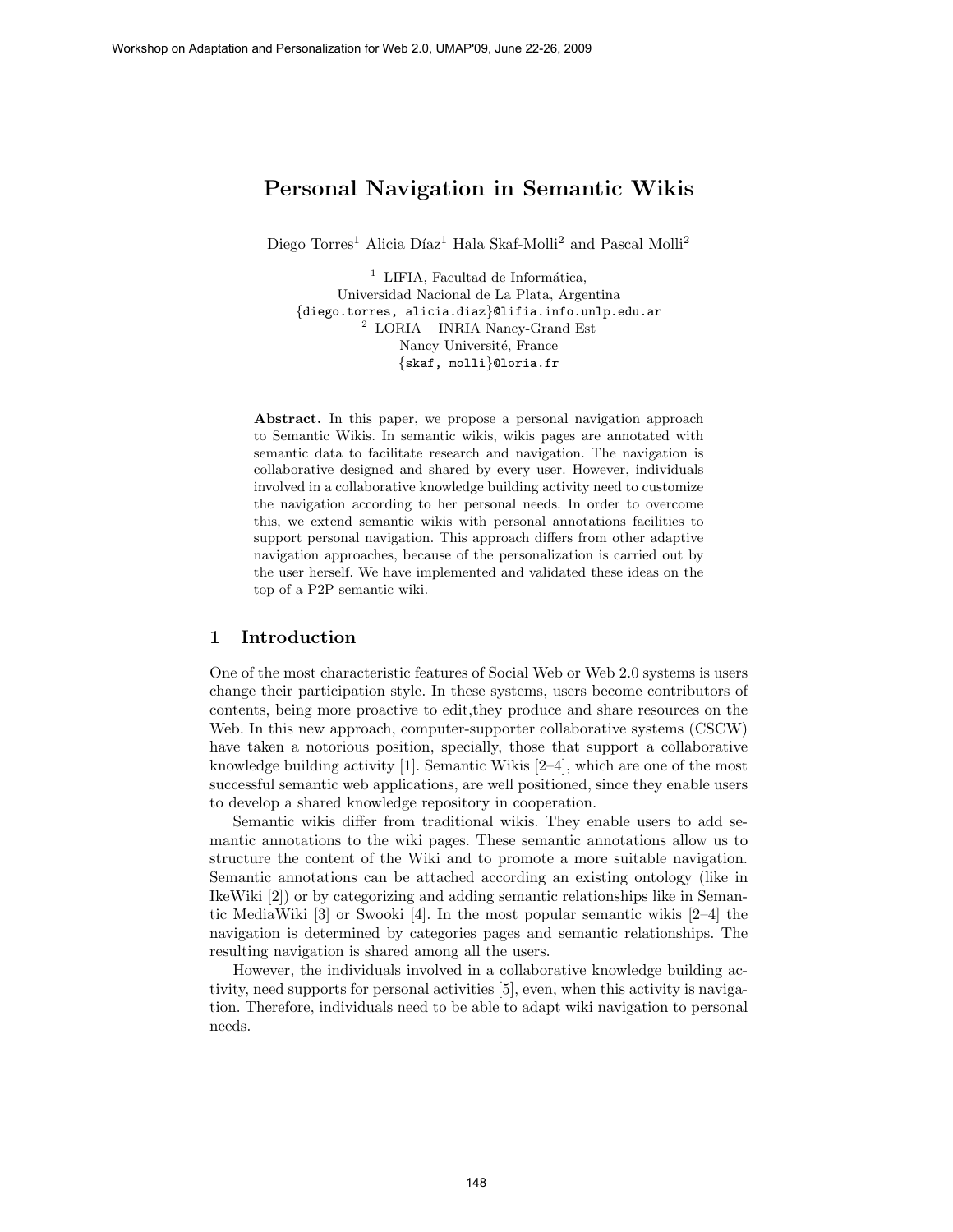At the moment, personal semantic wikis like SemperWiki [6] supports personal navigation; however, the wiki is dedicated only to one user. On the other hand, in the most of semantic wikis [2–4] the navigational hyperspace is the result of a social process and is shared by every user. Currently, there is no available semantic wiki that combines both personal and shared navigation.

In order to overcome this problem, we propose to extend semantic wikis with personal annotations to achieveing personal navigation. We believe that the fact of adding personal navigation in a semantic wiki enables to provide customized navigation according to user needs, to achieve concept-based navigation [7], to combine personal and shared navigation and consequently, to enrich and augment the shared navigation hyperspace. This approach differs from other adaptive navigation approaches [7], because of the personalization is carried out by the user herself.

In this paper, we present a new approach to support personal navigation in semantic wikis. The Section 2 introduces navigation features in semantic wikis. The Section 3 explains how personal semantic annotations help user to organize personal navigation. The Section 4 presents implementations. The last Section concludes the paper and introduces some future works.

## 2 Navigation in Semantic Wikis

In most of the existing semantic wikis [2–4], semantic annotations are used to categorize a wiki page and to define semantic relationships. These two kinds of semantic annotations propose two different alternatives to express navigation:

- Semantic relationships can represent a typed link between wiki pages. These links can be embedded in the wiki content. Therefore, navigation through a semantic relationship is clearly richer than those in traditional wikis.
- The other alternative is the navigation by means of categories. Each category has its own wiki page. Category pages are useful to browse semantic wikis, because each category page is an access point to wiki pages that were categorized by the underlined concept of the current category. Category pages implement what Brusilovsky calls concept-based navigation [7].

In the most semantic wikis, the navigation is shared among the users. The navigation space is the product of a collaborative activity, where every user is able to categorize wiki pages or to add semantic relationships. However, they do not provide any private and personal navigation. In the next section, we introduce how we have extended semantic wikis under the concept of personal semantic annotation and we explain how these annotations help users to organize personal navigation.

#### 3 Personal Semantic Annotations for Personal Navigation

We have developed P-Swooki [5] as an extension of Swooki, a P2P semantic wiki [4]. P-Swooki supports both personal and shared navigation. Both kinds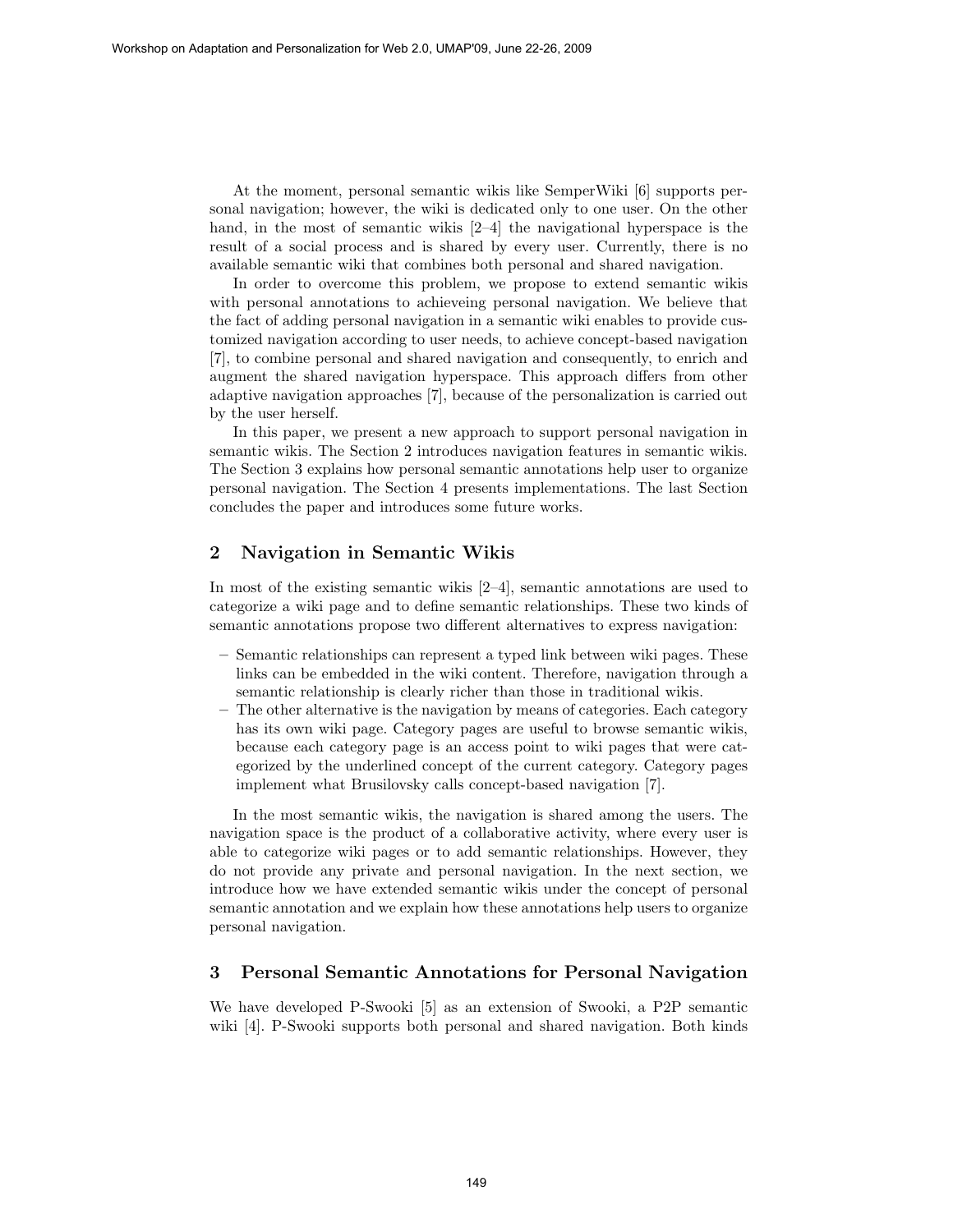of navigation are expressed in a differentiated way. The shared navigation is product of the collaborative knowledge building as in any semantic wiki. The personal navigation is defined by means of personal semantic annotations.

In P-Swooki, for shared navigation, we follow the same approach as in SMW where *shared semantic annotations* are embedded in the wiki text by using a suitable syntax. In this approach, the shared semantic annotations are unique and accessible to everyone. For personal navigation, we propose Personal Semantic Annotations.

Personal semantic annotations look like tags as it is shown in the figure 1, however they are semantically richer. They can be a *category* or an *individual*. Categories define a family of elements, whereas Individuals denote elements that fall at least in one category. Personal semantic annotations are associated to the wiki page and they are only accessed by the owner user. Every wiki page could be tagged with several personal annotations

Adding Personal semantic annotations improves semantic wiki navigation, because:

- Personal semantic annotations enable customized navigation. As personal annotations are handled in a private space, they are only accessible by the owner user. Therefore, users are able to adapt the navigation according to their needs.
- Personal semantic annotations also improve concept-based navigation. The users can define new categories by means of personal category annotations and therefore, they are able to described personal concept-based navigation.
- The personal navigational hyperspace complements the shared one. Consequently, the shared navigational hyperspace is enriched and augmented by the personal navigational hyperspace.

## 4 Implementation

We implemented P-Swooki as an extension to Swooki. We choose a P2P approach because it is easy to manage the propagation of both kinds of annotations.

In P-Swooki, there are two repositories: a shared and a personal one. Every user works in one peer and has her own copy of shared data. The shared repository is identical for all users thanks to the synchronization algorithm [4]. The personal repository is not replicated to the rest of the peers and users keep personal annotations private.

The figure 1 shows the P-Swooki GUI. On the right, there is a widget which enables to add personal semantic annotations. Such widget also enables us to browse annotations. Additionally, P-Swooki provides a kind of category page as it can be shown on figure 2.

We have conducted some usage studies of P-Swooki. The results of this evaluation showed us the needed of personal navigation features as detailed in [5].